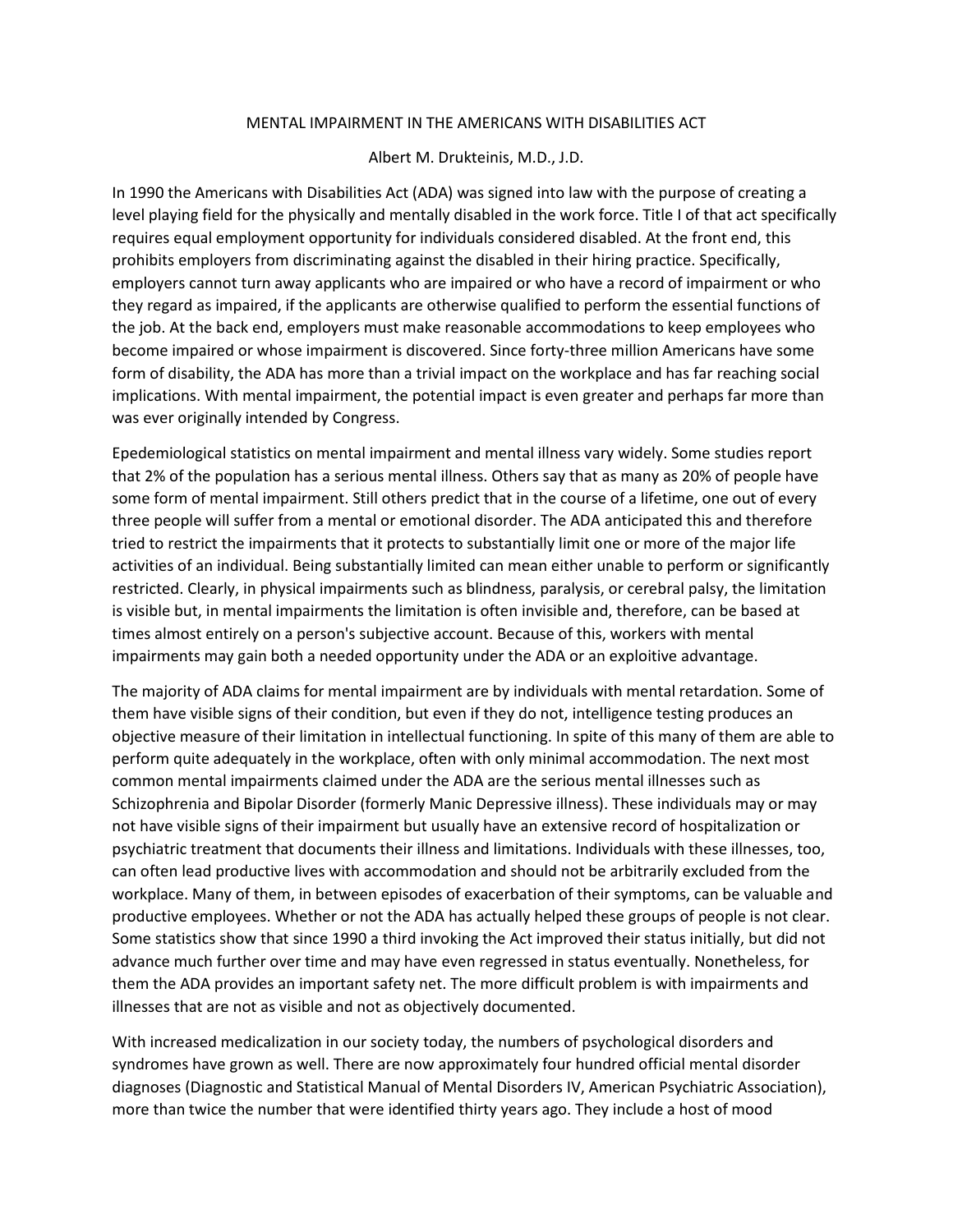disorders, anxiety conditions, personality trait disturbances, compulsions, sexual aberrations, and addictions. With the ease of making a psychiatric diagnosis because of the blurry boundaries of many criteria, mental health clinicians will invariably find a disorder in anyone that comes through their door. Being distressed alone, for example, can readily be diagnosed as a significant psychiatric condition, Major Depression. All that it takes is two weeks of having sadness, diminished interests, poor sleep, tiredness, and difficulty with concentration. None of these complaints are visible beyond what the individual subjectively reports or wants to project. Surely there are conditions of Major Depression which represent real illnesses that are treatable and should not be discriminated against, but who is depressed and who is just distressed are often indistinguishable. Again, the ADA requires a substantial limitation in one or more of major life activities, but it is difficult to argue that it's not substantial if someone says they are too tired to work or can't concentrate on their work or are too nervous around other people.

Under the ADA, reasonable accommodation requires modification of the hiring practices to ensure that otherwise qualified applicants with a disability are not excluded, and modification of the workplace to enable those individuals to perform the job if they are able. Each case must be evaluated on its own merit. In mental impairments the most frequently used accommodations are flexible leave, time off for mental health treatment, tolerance for odd behavior, written instructions, and flexible schedules. When the impairment is not visible such accommodations can be disruptive to other employees, especially if there is a perception of inappropriate privilege. If that perception is due to the stigma that still exists in our society about mental illness, then complaints may not be justified. On the other hand, if the perception is due to recognition that someone has exploited the employer and has taken unfair advantage, then this can have a very damaging effect on employee morale.

Numerous problems arise with mental impairments under the ADA. For example, in the area of addictions, the behavior of abusing alcohol and drugs may not qualify as an impairment, but the condition of addiction might. How far does an employer need to go to accommodate the habit? Which behavior is voluntary and which is involuntary? Another example is with conduct disorders such as sexual compulsions and other undesirable behavioral traits. Typically these are not considered a mental impairment under the ADA, but such disorders often overlap or accompany other more traditional psychiatric conditions such as mood or anxiety disorders. It is not unusual, therefore, to see both diagnoses. It is also not unusual to see the inference that if it was not for the mood disorder, the maladaptive behavior would not be present. How much should an employer have to tolerate in this regard? Even if there is a diagnosis of an emotional disorder, don't employees have responsibility for their actions? Does the behavior constitute actual clinical symptoms, or is it merely willful aberrant conduct? Yet another example is the difficulty determining whether employees are unable to perform job functions or are merely unwilling to perform them. How often do we use the phrase, PHI just can't do it!" when we really mean, "I just don't want to do it." Who can objectively and scientifically make that distinction in a subjective mental impairment?

The Social Security Administration has also grappled with this issue and has adopted what is known as the treating physician rule which gives great weight to the clinician who should know the patient the best. But mental health clinicians invariably become allied with their patients and accept their patients' complaints at face value. In a clinical setting where no other agenda exists, this is probably reasonable. But, when special accommodations or other relief is being sought, the clinicians' objectivity is highly suspect. Beyond that, clinicians who are not familiar with the specific nature of the work other than